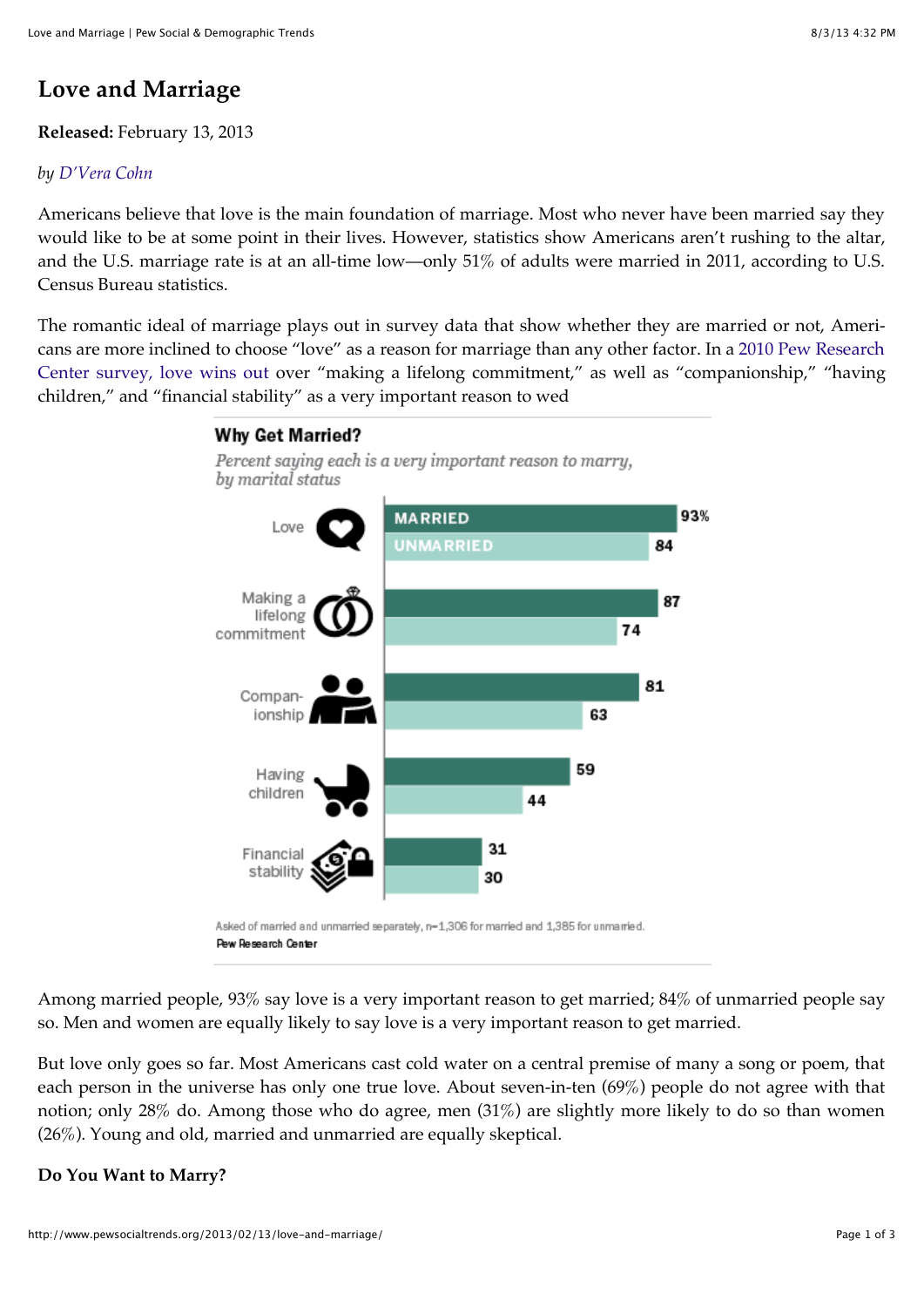Especially for those who have never wed, marriage remains a life goal. About six-in-ten  $(61\%)$  men and women who have never married say they would like to get married, according to the 2010 Pew Research survey. Only 12% say they do not want to marry and 27% are not sure.

That same survey found that a trip to the altar is not so appealing for those who have been there before. Among divorced adults, only 29% say they would like to marry again, with women more likely than men to say they do *not* want another trip down the aisle. Among widowed men and women, only 8% want to wed again.

Men and women's attitudes about marrying for the first time are not different among young adults. But among never-married adults ages 30 to 50, men (27%) are more likely than women (8%) to say they do not want to marry.

Though they say they would like to wed, most Americans are not in a hurry to do so. In 2011, the median age at first marriage was at a record high—about 29 for men and about 27 for women, according to census data. The median age at first marriage, which declined for the first half of the 20<sup>th</sup> century, has been rising since [then. As recently as the early 1980s, the median age for men was 25 and for women 22.](http://www.google.com/url?sa=t&rct=j&q=site%3Acensus.gov%20median%20age%20at%20first%20marriage&source=web&cd=3&cad=rja&ved=0CD0QFjAC&url=http%3A%2F%2Fwww.census.gov%2Fhhes%2Fsocdemo%2Fmarriage%2Fdata%2Facs%2FElliottetalPAA2012presentation.pdf&ei=wPMbUalTjrjQAYz9gKAD&usg=AFQjCNH8MQ7i3ce-njRy1zVxT_LFlBA61g&bvm=bv.42261806,d.dmQ)

Why this apparent disjunction between belief and reality? Marriage now has more competition from other lifestyles, such as living alone or living with an unmarried partner. A rising share of births are to mothers who are not married, meaning that marriage is no longer seen by many as the only gateway to parenthood. (The divorce rate has gone down since the 1980s and is less of a factor than it used to be.)

The postponement of many markers of adulthood also plays a role. A rising share of young adults, especially women, are pursuing advanced degrees, and waiting for marriage until they are done with their education and established in the workplace. The choices of these young adults are in large part responsible for the growing share of Americans who have never married.

Still, so far, the vast majority of Americans do marry at some point. Among those ages 45 and older, about nine-in-ten have been married.

## **Is Marriage an Important Goal?**

Marriage is an important goal for most Americans, although it may not be their top priority. Having a successful marriage is "one of the most important things" in life for 36% of adults, according to a 2011 Pew Research [survey. An additional 48% said it is "very important but not the most" important. Being a good parent was](http://www.pewsocialtrends.org/2012/02/09/young-underemployed-and-optimistic/) seen as "one of the most important things" by a larger share of adults (53%).

Men and women overall do not answer differently in rating the priority of a successful marriage to them, but there are differences among young adults, ages 18 to 34. About four-in-ten (39%) young women say that having a successful marriage is "one of the most important things" in their life, compared with about three-in-ten (29%) young men who say so.

## **Advantages of Marriage?**

What are the advantages of marriage? According to the public, it is easier for a married person than a single person to raise a family (77% say so). But in other realms of life asked about in the 2010 Pew Research survey, most people do not think either married or single people have an easier time of it. In fact, about half or more think there is no difference between being married or single in the ease of having a fulfilling sex life, being financially secure, finding happiness, getting ahead in a career or having social status.